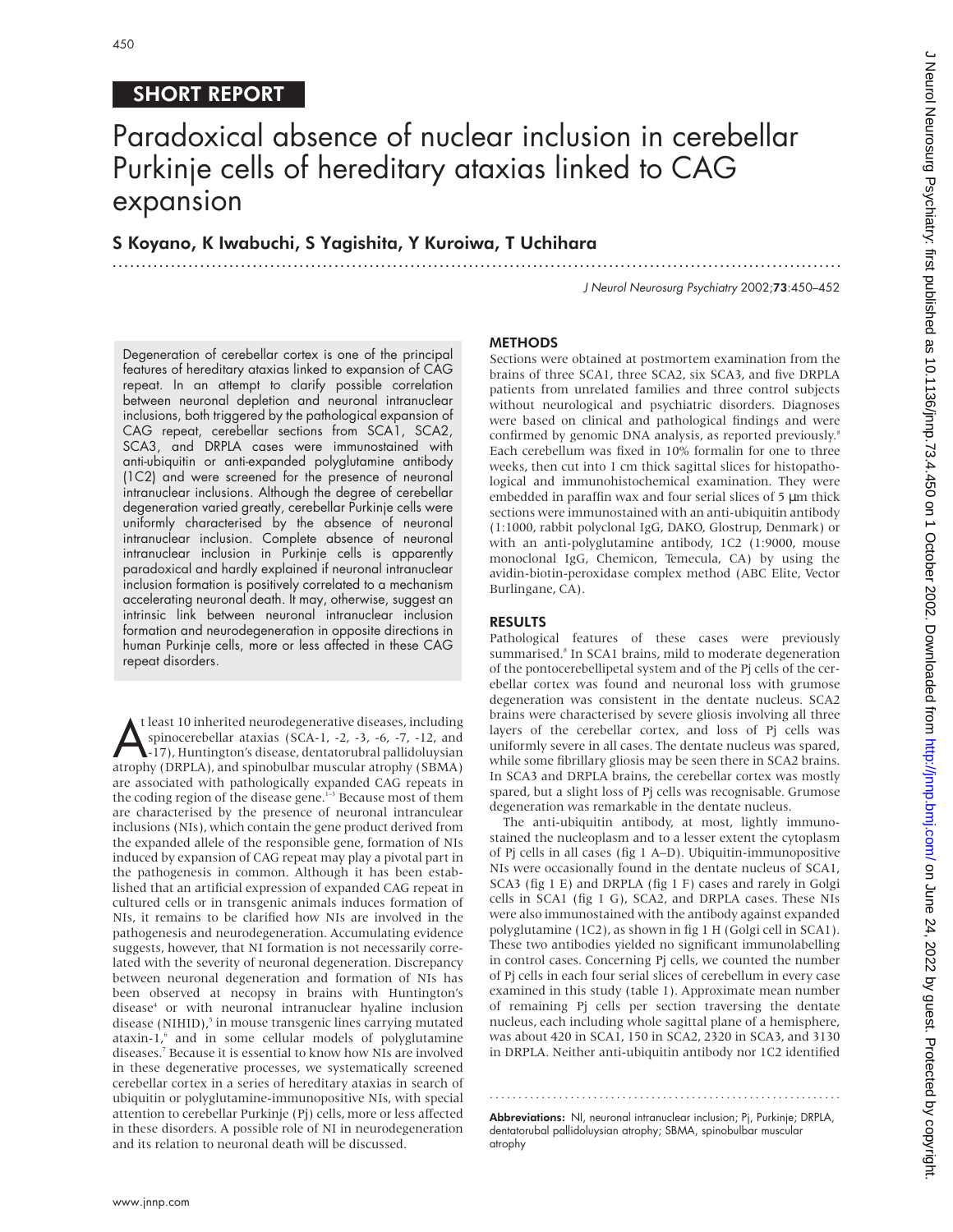

Figure 1 Ubiquitin-like immunoreactivity (A–G) in cerebellar cortex of SCA1 (A), SCA2 (B), SCA3 (C), and DRPLA (D). Neither aggregates nor inclusions were present in nuclei of Purkinje cells in any of cases examined (bars=100 µm; A–D: the same magnification). NIs were occasionally found in dentate neurons in SCA3 (E), DRPLA (F) and rarely found in Golgi cells, as seen in SCA1 (G). These NIs were also immuostained with the antibody against expanded polyglutamine (1C2), as seen in Golgi cells in SCA1 (H) (bars=10  $\mu$ m; E–H: the same magnification).

| Table 1<br>ataxias | Number of Pukinje cells in hereditary |             |         |
|--------------------|---------------------------------------|-------------|---------|
|                    | Cases (n)                             | Range       | Average |
| SCA1               | 3                                     | $310 - 600$ | 420     |
| SCA <sub>2</sub>   | 3                                     | $140 - 160$ | 150     |
| SCA <sub>3</sub>   | 5                                     | 1290-3720   | 2320    |
| <b>DRPLA</b>       |                                       | 1600-4560   | 3130    |

NIs in any of the remaining Pj cells irrespective of the disease examined.

### **DISCUSSION**

Cerebellar ataxia is one of the important clinical features of SCA1, SCA2, SCA3, and DRPLA, all exhibit cerebellar degeneration of different degree. Cerebellar cortex is severely affected in SCA2 and SCA1, while relative preservation of Pj cells is a morphological feature of SCA3 and DRPLA.<sup>8</sup> Different reports, including ours, confirmed the absence of NIs in Pj cells of SCA2<sup>9 10</sup> and DRPLA<sup>11</sup> brains. In this study, we tried to expand this observation by comparing a variety of cases with

different degree of cerebellar degeneration associated in common with pathological expansion of CAG repeat. Although several animal models were successfully generated to reproduce NI formation and neurodegeneration in the cerebellar cortex,<sup>12</sup> our in vivo observation based on a series of human necropsied cases, which includes a variety of hereditary ataxias, failed to identify NIs in any of Pj cells. Because some NIs were identified in dentate neurones or Golgi cells on the same ubiquitin immunolabelled preparations, the absence of NIs in Pj cells was not attributable to a technical failure. Furthermore, we confirmed the absence of NIs in Pj cells by immunohistochemical examination with 1C2, which labels the pathological moiety of abnormal gene product found in NIs.

At least two conflicting interpretations are possible to explain this consistent absence of NIs in Pj cells. Pj cells containing NIs may be more susceptible to neuronal degeneration and degenerate rapidly, leaving only those not containing NIs. If Pj cells develop NIs before degeneration, however, some NIs should have appeared at least once during the degenerative process. The consistent absence of NIs in Pj cells with various severity of degeneration linked to different genetic abnormalities, therefore, is against this hypothesis. On the other hand, accumulating evidence claimed that neurodegeneration and NI formation were not necessarily correlated<sup>13</sup> or even inversely correlated<sup>7</sup> with each other, consistent with a possible protective role of NIs against neuronal degeneration. Indeed, inactivation of ubiquitin-proteasome cascade was reported to accelerate cell death and attenuate formation of NIs induced in cultured cell lines transfected with expanded CAG tagged to ataxin-1.<sup>6</sup> Inversely, inactivation of caspases, which counteracted cell death, was reported to promote NI formation.7 This inverse relation between NI formation and cell death has been verified also in necropsied brains with Huntington's disease<sup>4</sup> or with NIHID,<sup>5</sup> which exhibit similar ubiquitin-immunopositive inclusions. It supposes, therefore, an intrinsic cellular mechanism that links cell death and NI formation in opposite directions, although both of them are triggered by the expansion of CAG/polyglutamine repeat. As shown in this study, Pj cells without NIs could, therefore, be more vulnerable if NI formation is linked to a mechanism counteracting a cascade that accelerates neuronal death.

It remains to be proved, however, why Pj cells hardly develop NIs in human brains. Because targeted expression of a mutated gene (for example, ataxin-1) to Pj cells induces NIs in murine brains,<sup>14</sup> mechanisms involved after the expression of the mutated gene may be different in human Pj cells. Otherwise, smaller repeat size in the cerebellum, a common phenomenon in several CAG/polyglutamine repeat expansion disorders known as "somatic mosaicism", may locally influence the phenotype by modifying cell death and NI formation. Recent reports demonstrated, however, that transcribed repeat size in Pj cells of DRPLA brains was longer than that in cerebellar granule cells,<sup>15 16</sup> suggesting that the absence of NI in Pj cells is not related to shorter repeat size. Anyway, this study demonstrated that Pj cells, more or less affected in these hereditary ataxias, were uniformly characterised by the paradoxical absence of NIs in necropsied human brains with different CAG/polyglutamine expansion disorders with ataxia. If NI formation is linked to a protective mechanism against cell death, its complete absence renders Pj cells more susceptible to cell death. Further studies are required to clarify cellular and molecular mechanism to explain these particular characteristics of human Pj cells seen commonly in these hereditary ataxias. It may provide clues to understanding a common mechanistic link, which involves cell death and NI formation both triggered by CAG repeat expansion.

### ACKNOWLEDGEMENTS

This work was supported by a grant from the Research Committee for Ataxic Diseases from the Ministry of Health and Welfare, Japan (KI)